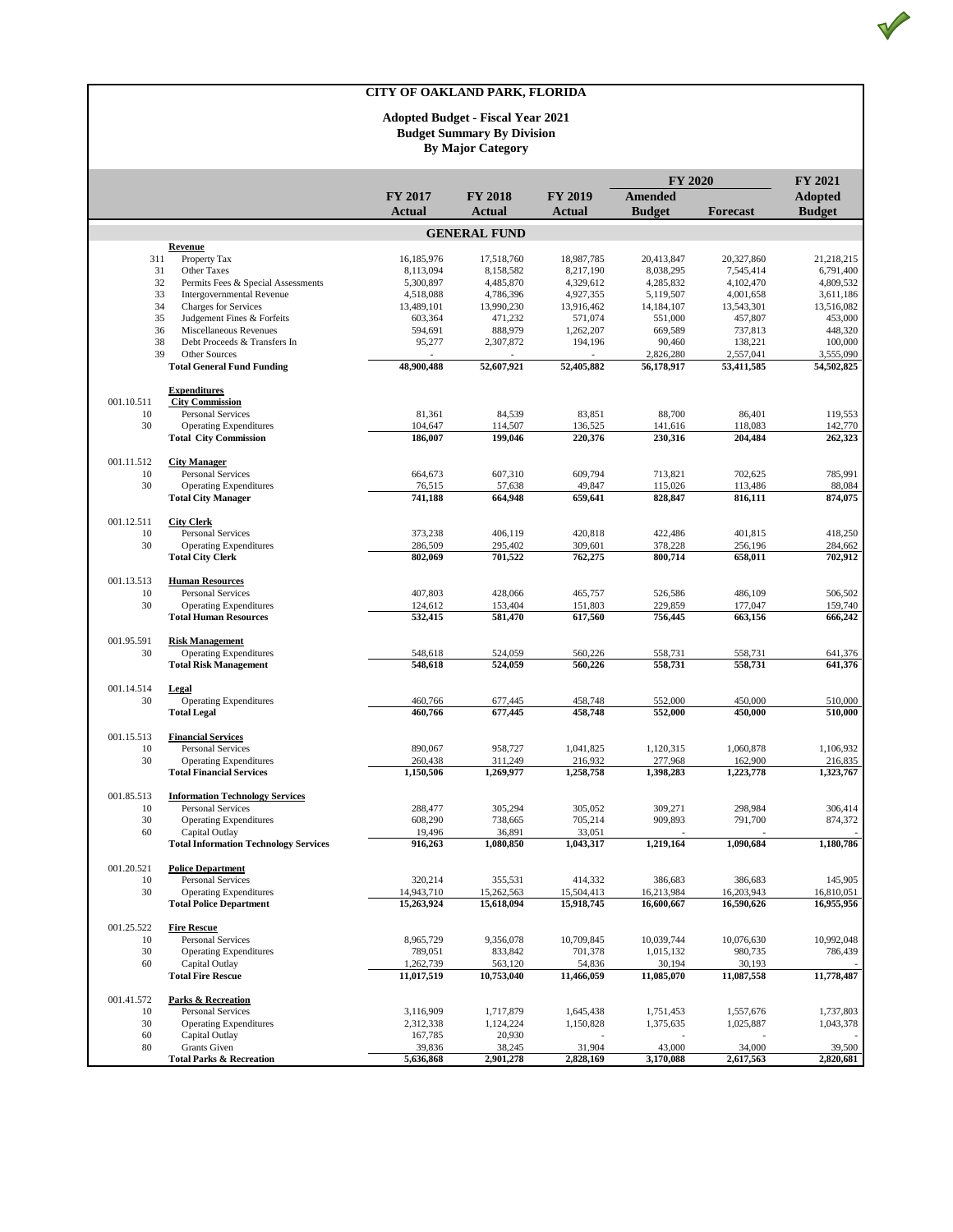|                  |                                                                     |                    | <b>FY 2018</b>      | <b>FY 2019</b>      | <b>FY 2020</b>       |                      | <b>FY 2021</b>     |
|------------------|---------------------------------------------------------------------|--------------------|---------------------|---------------------|----------------------|----------------------|--------------------|
|                  |                                                                     | <b>FY 2017</b>     |                     |                     | <b>Amended</b>       |                      | <b>Adopted</b>     |
|                  |                                                                     | Actual             | <b>Actual</b>       | Actual              | <b>Budget</b>        | <b>Forecast</b>      | <b>Budget</b>      |
|                  |                                                                     |                    |                     |                     |                      |                      |                    |
| 001.50.571       | <b>Library and Cultural Services</b>                                |                    |                     |                     |                      |                      |                    |
| 10<br>30         | <b>Personal Services</b>                                            | 425,353<br>188,176 | 440,079<br>207,211  | 502,520<br>218,939  | 582,454<br>290,162   | 541,548<br>282,434   | 606,914<br>249,898 |
| 60               | <b>Operating Expenditures</b><br>Capital Outlay                     |                    |                     |                     | 7,124                |                      |                    |
|                  | <b>Total Library and Cultural Services</b>                          | 613,528            | 647,291             | 721,459             | 879,740              | 823,982              | 856,812            |
| 001.45.539       | <b>CED</b> - Planning and Zoning***                                 |                    |                     |                     |                      |                      |                    |
| 10               | <b>Personal Services</b>                                            | 387,924            | 479,314             | 540,604             | 650,741              | 563,491              | 747,090            |
| 30               | <b>Operating Expenditures</b><br>Total CED - Planning and Zoning*** | 219,011<br>606,935 | 223,738<br>703,052  | 177,832<br>718,436  | 697,951<br>1,348,692 | 658,083<br>1,221,574 | 245,100<br>992,190 |
|                  |                                                                     |                    |                     |                     |                      |                      |                    |
| 001.46.541       | <b>Engineering &amp; Construction Management***</b>                 |                    |                     |                     |                      |                      |                    |
| 10               | <b>Personal Services</b>                                            | 877,117            | 892,654             | 848,192             | 930,429              | 674,975              | 895.574            |
| 30<br>60         | <b>Operating Expenditures</b><br>Capital Outlay                     | 246,044<br>20,105  | 252,235<br>21,386   | 263,289             | 600,892              | 669,726              | 151,854            |
|                  | <b>Total Engineering &amp; Construction Management</b>              | 1,143,266          | 1,166,275           | 1,111,481           | 1,531,321            | 1,344,701            | 1,047,428          |
| 001.47.541       | <b>Building &amp; Permitting***</b>                                 |                    |                     |                     |                      |                      |                    |
| 10               | <b>Personal Services</b>                                            | 876,361            | 1,080,458           | 1,060,189           | 1,239,586            | 1,044,693            | 1,125,794          |
| 30               | <b>Operating Expenditures</b>                                       | 695,593            | 863,565             | 905,305             | 879,881              | 853,164              | 1,069,257          |
| 60               | Capital Outlay                                                      | 19,475             |                     |                     |                      |                      |                    |
|                  | Total Building & Permitting***                                      | 1,591,430          | 1,944,023           | 1,965,494           | 2,119,467            | 1,897,857            | 2,195,051          |
| 001.48.541       | CED - Community Enhancement (Code)***                               |                    |                     |                     |                      |                      |                    |
| 10               | <b>Personal Services</b>                                            | 802,573            | 847.307             | 817,794             | 932,228              | 911,150              | 1,096,709          |
| 30<br>60         | <b>Operating Expenditures</b><br>Capital Outlay                     | 150,400<br>18,464  | 196,908<br>19,875   | 224,628             | 301,681              | 266,044              | 254,169            |
| 80               | Grants & Aids                                                       |                    |                     | 540                 | 69,460               | 69,460               | 10,000             |
|                  | Total CED - Community Enhancement (Code)**                          | 971,436            | 1,064,091           | 1,042,962           | 1.303.369            | 1.246.654            | 1,360,878          |
| 001.40.572       | <b>Public Works - Admin</b>                                         |                    |                     |                     |                      |                      |                    |
| 10               | <b>Personal Services</b>                                            | 120,147            | 124,211             | 159,486             | 161,257              | 119,219              | 117,350            |
| 30               | <b>Operating Expenditures</b><br><b>Total Public Works - Admin</b>  | 8,658<br>128,805   | 13,648<br>137,858   | 8,765<br>168,250    | 13,160<br>174,417    | 12,133<br>131,352    | 10,856<br>128,206  |
|                  |                                                                     |                    |                     |                     |                      |                      |                    |
| 001.42.591       | Public Works - Parks Maintenance* & **                              |                    |                     |                     |                      |                      |                    |
| 10               | Personal Services                                                   |                    | 1,550,027           | 1,621,606           | 981,960              | 902,291              | 995,636            |
| 30<br>60         | <b>Operating Expenditures</b><br>Capital Outlay                     | $\overline{a}$     | 1,461,213<br>25,344 | 1,601,644<br>12,469 | 1,304,450<br>45,000  | 1,136,298<br>45,000  | 1,046,700<br>6,000 |
|                  | Total Public Works - Parks Maintenance* & **                        |                    | 3,036,583           | 3,235,718           | 2,331,410            | 2,083,589            | 2,048,336          |
| 001.43.541       | Public Works - Streets Maint**                                      |                    |                     |                     |                      |                      |                    |
| 10               | Personal Services                                                   | 379,699            | 447,006             | 427,724             | 682,310              | 636,575              | 666,736            |
| 30               | <b>Operating Expenditures</b>                                       | 834,369            | 865,790             | 839,838             | 1,659,059            | 1,588,950            | 1,479,224          |
| 60               | Capital Outlay                                                      | 136,336            | 132,235             | 304,900             | 163,725              | 154,644              | 20,000             |
|                  | Total Public Works - Streets Maint**                                | 1,350,404          | 1,445,031           | 1,572,462           | 2,505,094            | 2,380,169            | 2,165,960          |
| 001.44.519       | <b>Public Works - Building Maint **</b>                             |                    |                     |                     |                      |                      |                    |
| 10               | <b>Personal Services</b>                                            | 256,777            | 256,142             | 275,332             | 702,084              | 638,750              | 728,259            |
| 30<br>60         | <b>Operating Expenditures</b><br>Capital Outlay                     | 778,349<br>44,039  | 781,772<br>72,624   | 719,101<br>43,608   | 987,644<br>20,000    | 941,370<br>14,704    | 902,085            |
|                  | Total Public Works - Building Maint **                              | 1,079,165          | 1,110,538           | 1,038,040           | 1.709.728            | 1,594,824            | 1,630,344          |
| 001.80.591       | <b>Public Works - Fleet Maint</b>                                   |                    |                     |                     |                      |                      |                    |
| 10               | Personal Services                                                   | 529,140            | 543,765             | 594,478             | 571,580              | 487,439              | 546,217            |
| 30               | <b>Operating Expenditures</b>                                       | 951,321            | 1,150,301           | 979,873             | 1,214,771            | 983,131              | 1,050,270          |
| 60               | Capital Outlay<br><b>Total Public Works - Fleet Maint</b>           | 5,685<br>1,486,147 | 1,694,067           | 1,574,350           | 1,786,351            | 1,470,570            | 1,596,487          |
|                  |                                                                     |                    |                     |                     |                      |                      |                    |
| 001.55.519<br>30 | <b>Non-Departmental</b><br><b>Operating Expenditures</b>            | 54,174             | 112,946             | 28,356              | 49,979               | 26,096               | 53,394             |
| 80               | Grants & Aids                                                       | 79,000             | 71,264              | 93,888              | 83,000               | 80,000               | 80,000             |
| 90               | Other Uses                                                          | 3,372,407          | 8,566,482           | 2,379,363           | 3,156,024            | 3,149,514            | 2,631,134          |
|                  | <b>Total Non-Departmental</b>                                       | 3,505,581          | 8,750,692           | 2,501,607           | 3,289,003            | 3,255,610            | 2,764,528          |
|                  | <b>Total General Fund Expenses</b>                                  | 49,732,841         | 56,671,229          | 51,444,135          | 56,178,917           | 53,411,584           | 54,502,825         |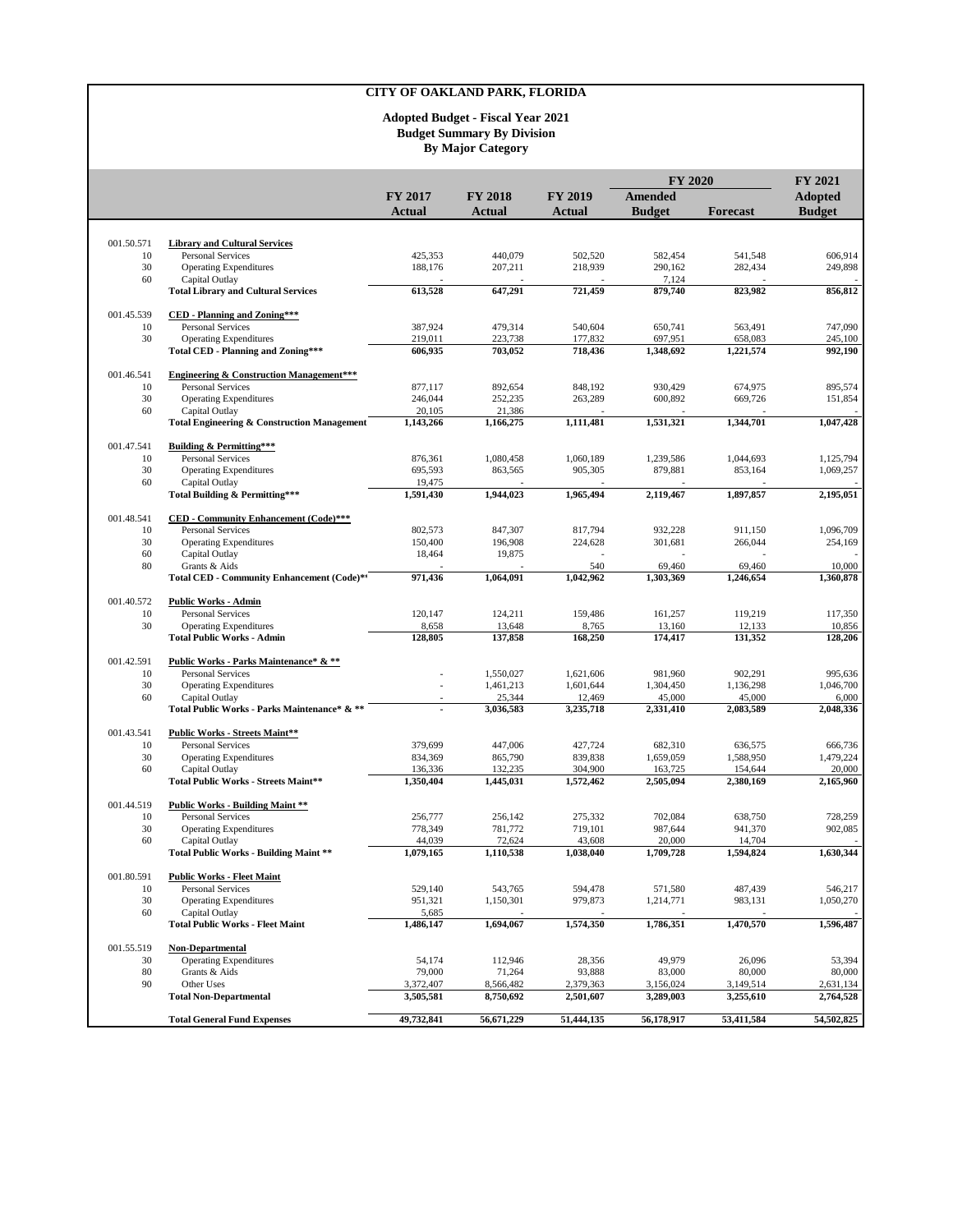|          |                                                        |                                     |                              |                    | <b>FY 2020</b>    |                   | <b>FY 2021</b>    |  |
|----------|--------------------------------------------------------|-------------------------------------|------------------------------|--------------------|-------------------|-------------------|-------------------|--|
|          |                                                        | <b>FY 2017</b>                      | <b>FY 2018</b>               | <b>FY 2019</b>     | Amended           |                   | <b>Adopted</b>    |  |
|          |                                                        | <b>Actual</b>                       | <b>Actual</b>                | <b>Actual</b>      | <b>Budget</b>     | Forecast          | <b>Budget</b>     |  |
|          |                                                        |                                     | <b>SPECIAL REVENUE FUNDS</b> |                    |                   |                   |                   |  |
|          |                                                        |                                     | <b>CRA FUND 130</b>          |                    |                   |                   |                   |  |
|          |                                                        |                                     |                              |                    |                   |                   |                   |  |
|          | Revenue                                                |                                     |                              |                    |                   |                   |                   |  |
| 36<br>38 | Miscellaneous Revenues<br>Debt Proceeds & Transfers In | 73,257<br>557,016                   | 73,842<br>685,915            | 41,268<br>550,243  | 44,521<br>417,919 | 35,789<br>346,886 | 42,228<br>309,034 |  |
| 39       | Other Sources                                          | 1,078,752                           |                              |                    | 207,914           | 184,144           |                   |  |
|          | <b>Total CRA Funding</b>                               | 1,709,025                           | 759,757                      | 591,511            | 670,354           | 566,819           | 351,262           |  |
| 130.554  | <b>CRA</b> Administration                              |                                     |                              |                    |                   |                   |                   |  |
| 10       | <b>Personal Services</b>                               | 220.388                             | 148,343                      | 57.606             | 133,698           | 45,042            | 75,502            |  |
| 30       | <b>Operating Expenditures</b>                          | 393.499                             | 392.661                      | 202,932            | 317,605           | 302,726           | 255,760           |  |
| 80       | <b>Grants</b> Given                                    | 85,639                              | 25,403                       | 20,000             | 148,018           | 148,018           | 20,000            |  |
| 90       | Other Uses<br><b>Total CRA FUND 130 Expenses</b>       | 699,526                             | 566,407                      | 112,000<br>392,538 | 71,033<br>670,354 | 71,033<br>566,819 | 351,262           |  |
|          |                                                        |                                     |                              |                    |                   |                   |                   |  |
| Fund     | Revenue                                                | <b>OTHER SPECIAL REVENUE FUNDS*</b> |                              |                    |                   |                   |                   |  |
| 102      | <b>Library Grant</b>                                   | 13,601                              | 7,092                        | 45,420             | 9,000             | 9.078             | 66,000            |  |
| 103      | Firefighter & Emergency Mgmt. Grants                   | 166                                 | 303                          | 406                | 300               | 250               | ÷.                |  |
| 105      | <b>Public Safety Trust</b>                             | 165                                 | 28                           | 37                 | $\overline{a}$    |                   |                   |  |
| 106      | <b>Federal Equitable Sharing</b>                       | 3,358                               | 6,574                        | 15,729             | 6,000             | 3,800             | $\overline{a}$    |  |
| 107      | <b>State Law Enforcement Trust</b>                     | 22,706                              | 45,252                       | 8,839              | 10,000            | 10,550            | 40,000            |  |
| 110      | Tree Replacement Fund                                  | 320                                 | 583                          | 781                | 23,932            | 23,932            |                   |  |
| 113      | Summer Food Program                                    | 43,392                              | 38,234                       | 31,999             | 30,000            | 30,500            | 30,000            |  |
| 141      | Park Development Impact Fund                           | 66,147                              | 48,673                       | 8,083              | 20,000            | 20,000            |                   |  |
|          | <b>Total Revenue</b>                                   | 149,856                             | 146,737                      | 111,294            | 99,232            | 98,110            | 136,000           |  |
|          |                                                        |                                     |                              |                    |                   |                   |                   |  |
| Fund     | <b>Expenses</b>                                        |                                     |                              |                    |                   |                   |                   |  |
| 102      | Library Grant                                          | 12,814                              | 20,398                       | 22,824             | 9,000             | 9,078             | 66,000            |  |
| 103      | Firefighter & Emergency Mgmt. Grants                   | ÷,                                  | $\overline{\phantom{a}}$     |                    | 300               | 250               |                   |  |
| 105      | <b>Public Safety Trust</b>                             | $\overline{a}$                      | ÷,                           | J.                 | $\overline{a}$    |                   | ٠                 |  |
| 106      | <b>Federal Equitable Sharing</b>                       | 33,402                              | 2,513                        | 6,182              | 6,000             | 3,800             | $\overline{a}$    |  |
| 107      | <b>State Law Enforcement Trust</b>                     | 80,000                              | 927                          | 10,000             | 10,000            | 10,550            | 40,000            |  |
| 110      | Tree Replacement Fund                                  | $\overline{\phantom{a}}$            | ٠                            | ٠                  | 23,932            | 23,932            | ٠                 |  |
| 113      | Summer Food Program                                    | 30.773                              | 30,828                       | 21,396             | 30,000            | 30,500            | 30,000            |  |
| 141      | Park Development Impact Fund                           | 63,486                              | 43,269                       |                    | 20,000            | 20,000            |                   |  |
|          | <b>Total Expenses</b>                                  | 220,476                             | 97,935                       | 60.402             | 99,232            | 98,110            | 136,000           |  |
|          |                                                        |                                     |                              |                    |                   |                   |                   |  |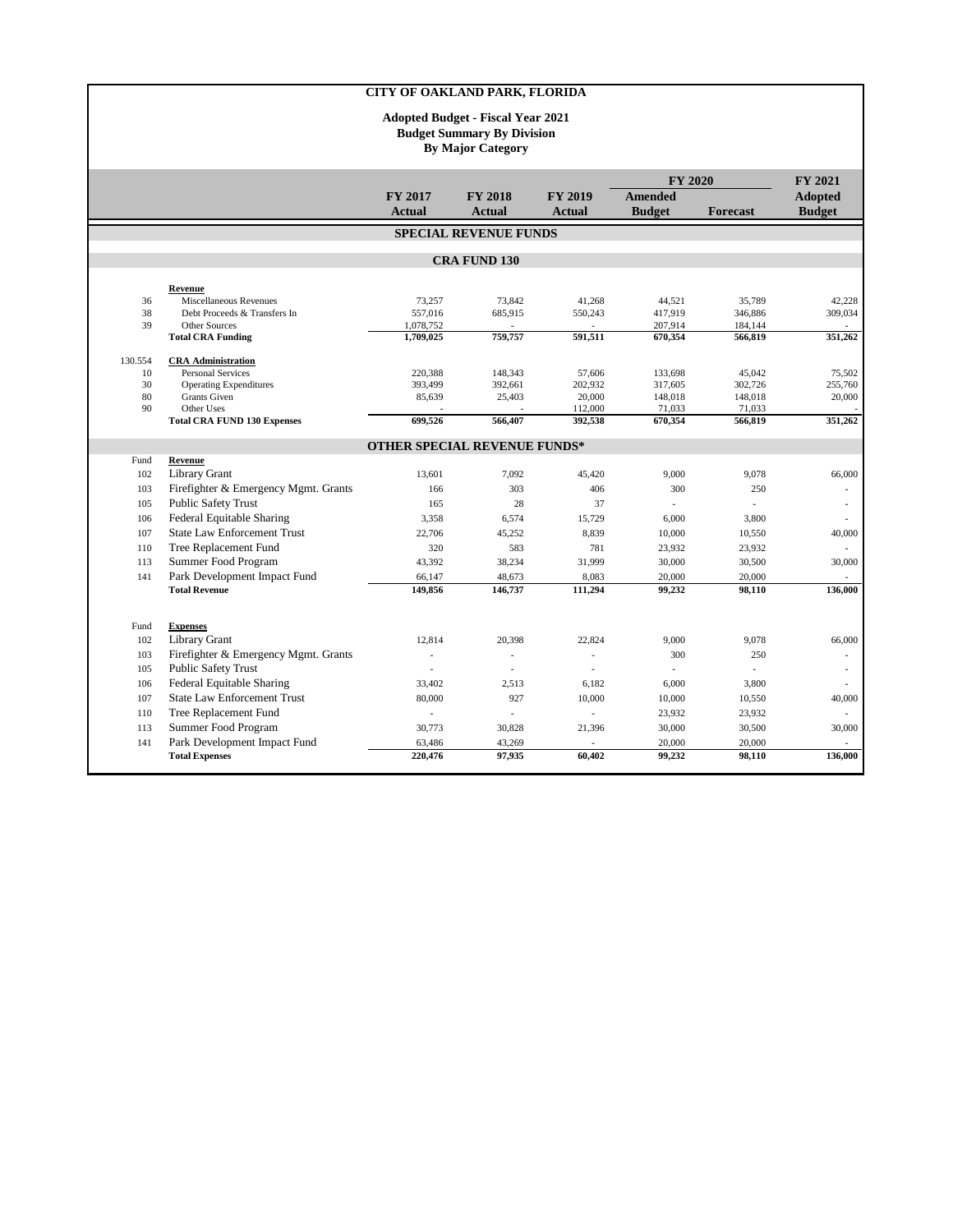|          |                                                               |                          | <b>By Major Category</b>    |                                            |                        |                         |                         |
|----------|---------------------------------------------------------------|--------------------------|-----------------------------|--------------------------------------------|------------------------|-------------------------|-------------------------|
|          |                                                               |                          |                             |                                            | <b>FY 2020</b>         |                         | <b>FY 2021</b>          |
|          |                                                               | FY 2017                  | <b>FY 2018</b>              | FY 2019                                    | <b>Amended</b>         |                         | <b>Adopted</b>          |
|          |                                                               | <b>Actual</b>            | Actual                      | Actual                                     | <b>Budget</b>          | <b>Forecast</b>         | <b>Budget</b>           |
|          |                                                               |                          | <b>ENTERPRISE FUNDS</b>     |                                            |                        |                         |                         |
|          |                                                               |                          |                             |                                            |                        |                         |                         |
|          | <b>Revenue</b>                                                |                          | <b>WATER-SEWER FUND 401</b> |                                            |                        |                         |                         |
| 33       | <b>Intergovernmental Revenue</b>                              | 225,694                  | 242,852                     | 227,391                                    | 232,000                | 211,408                 | 57,030                  |
| 34       | <b>Charges for Services</b>                                   | 19,194,957               | 19,609,459                  | 20,893,833                                 | 20,811,000             | 20,344,438              | 19,541,200              |
| 36       | Miscellaneous Revenues                                        | 486,272                  | 603,635                     | 579,536                                    | 461,000<br>4,050,270   | 233,521                 | 75,500                  |
| 39       | Use of Fund Balance<br><b>Total Water-Sewer Revenue</b>       | 19,906,922               | 20,455,947                  | 21,700,759                                 | 25,554,270             | 2,658,300<br>23,447,667 | 1,224,229<br>20.897.959 |
|          | <b>Expenditures</b>                                           |                          |                             |                                            |                        |                         |                         |
| 70.536   | Water                                                         |                          |                             |                                            |                        |                         |                         |
| 10       | <b>Personal Services</b>                                      | 856,070                  | 901,046                     | 727,478                                    | 835,542                | 692,841                 | 807,669                 |
| 30<br>60 | <b>Operating Expenditures</b><br>Capital Outlay               | 6,145,454                | 7,112,093                   | 8,619,095                                  | 7,597,347<br>2,495,286 | 7,023,484<br>2,091,802  | 7,617,724<br>50,000     |
| 90       | Other Uses                                                    | 9,164                    | 5,700                       | 6,300                                      | 260,000                | 10,000                  | 210,000                 |
|          | <b>Total Water Expense</b>                                    | 7,010,687                | 8,018,839                   | 9,352,872                                  | 11,188,175             | 9,818,127               | 8,685,393               |
| 71.536   | <b>Sewer</b>                                                  |                          |                             |                                            |                        |                         |                         |
| 10       | <b>Personal Services</b>                                      | 792,741                  | 787,380                     | 817,792                                    | 807,973                | 751,351                 | 859,735                 |
| 30       | <b>Operating Expenditures</b>                                 | 6,860,472                | 8,227,675                   | 9,651,146                                  | 7,589,265              | 7,195,507               | 7,776,710               |
| 60<br>90 | Capital Outlay<br>Other uses                                  |                          |                             | $\overline{a}$<br>$\overline{\phantom{a}}$ | 2,442,539<br>225,625   | 2,307,782               | 325,000<br>200,000      |
|          | <b>Total Sewer</b>                                            | 7,653,213                | 9,015,055                   | 10,468,938                                 | 11,065,402             | 10,254,640              | 9,161,445               |
| 72.536   | <b>Utility Administration</b>                                 |                          |                             |                                            |                        |                         |                         |
| 90       | Other Uses                                                    | 1,373,905                | 1,527,404                   | 1,402,252                                  | 2,592,037              | 2,721,290               | 2,287,660               |
|          | <b>Total Utility Administration</b>                           | 1,373,905                | 1,527,404                   | 1,402,252                                  | 2,592,037              | 2,721,290               | 2,287,660               |
| 73.536   | <b>Utility Billing</b>                                        |                          |                             |                                            |                        |                         |                         |
| 10       | Personal Services                                             | 385,715                  | 407,841                     | 427,333                                    | 447,911                | 419,894                 | 455,158                 |
| 30       | <b>Operating Expenditures</b><br><b>Total Utility Billing</b> | 134,410<br>520,124       | 111,558<br>519,399          | 158,746<br>586,079                         | 260,745<br>708,656     | 233,716<br>653,610      | 308,303<br>763,461      |
|          | <b>Total Water-Sewer Fund Expenses</b>                        | 16,557,929               | 19,080,697                  | 21,810,142                                 | 25,554,270             | 23,447,667              | 20,897,959              |
|          |                                                               |                          | <b>SOLID WASTE FUND 402</b> |                                            |                        |                         |                         |
|          | Revenue                                                       |                          |                             |                                            |                        |                         |                         |
|          | 32 Permits Fees & Special Assessments                         | 20,000                   | 17,500                      | 43,500                                     | 20,000                 | 17,750                  | 20,000                  |
|          | 33 Intergovernmental Revenue<br>34 Charges for Services       | 5,458,727                | 1,732,944<br>5,849,865      | 10,001<br>6,084,608                        | 6,321,470              | 15,043<br>6,266,574     | 6,383,282               |
|          | 36 Miscellaneous Revenues                                     | 179,649                  | 157,336                     | 116,083                                    | 75,500                 | 75,760                  | 40,500                  |
|          | 39 Other Sources                                              |                          |                             |                                            | 1,220,630              | 842,442                 | 463,906                 |
|          | <b>Total Solid Waste Revenue</b>                              | 5,658,376                | 7,757,645                   | 6,254,192                                  | 7,637,600              | 7,217,569               | 6,907,688               |
| 60.534   | <b>Expenditures</b>                                           |                          |                             |                                            |                        |                         |                         |
| 10<br>30 | <b>Personal Services</b><br><b>Operating Expenditures</b>     | 1,793,564<br>4,836,140   | 1,744,066<br>5,243,729      | 1,575,408<br>3,730,823                     | 1,861,810<br>4,186,021 | 1,721,784<br>3,953,097  | 1,944,902<br>4,317,454  |
| 60       | Capital Outlay                                                |                          |                             |                                            | 894,424                | 897,343                 |                         |
| 90       | Other Uses                                                    | 21,737                   | 24,534                      | 50,882                                     | 695,345                | 645,345                 | 645,332                 |
|          | <b>Total Solid Waste Expense</b>                              | 6,651,441                | 7,012,329                   | 5,357,114                                  | 7,637,600              | 7,217,569               | 6,907,688               |
|          |                                                               |                          | <b>STORMWATER FUND 405</b>  |                                            |                        |                         |                         |
|          | Revenue                                                       |                          |                             |                                            |                        |                         |                         |
|          | 32 Permits Fees & Special Assessments                         | 3,645,084                | 3,634,621                   | 3,475,698                                  | 3,463,462              | 3,444,515               | 3,459,366               |
|          | 33 Intergovernmental Revenue<br>36 Miscellaneous Revenues     | 1,144,635<br>38,374      | 68,123                      | 100,000<br>103,286                         | 75,000<br>50,000       | 38,515                  | 6,250                   |
|          | 39 Other Sources                                              |                          |                             |                                            | 912,580                | 433,819                 | 110,109                 |
|          | <b>Total Stormwater Revenue</b>                               | 4,828,093                | 3,702,744                   | 3,678,983                                  | 4,501,042              | 3,916,849               | 5,482,845               |
| 75.538   | <b>Expenditures</b>                                           |                          |                             |                                            |                        |                         |                         |
| 10<br>30 | <b>Personal Services</b><br><b>Operating Expenditures</b>     | 901,432<br>1,912,292     | 757,386<br>2,420,175        | 625,055<br>2,768,382                       | 857,879<br>2,007,606   | 723,725<br>1,937,720    | 875,824<br>1,649,988    |
| 60       | Capital Outlay                                                | $\overline{\phantom{a}}$ | $\overline{\phantom{a}}$    | $\boldsymbol{0}$                           | 459,277                | 415,177                 | 1,916,120               |
| 90       | Other Uses                                                    | 406,808                  | 392,487                     | 377,677                                    | 1,176,280              | 840,227                 | 1,040,913               |
|          | <b>Total Stormwater Expense</b>                               | 3,220,532                | 3,570,048                   | 3,771,114                                  | 4,501,042              | 3,916,849               | 5,482,845               |
|          | <b>Total Enterprise Funds Expenses</b>                        | 26,429,902               | 29,663,074                  | 30,938,370                                 | 37,692,912             | 34,582,085              | 33,288,492              |